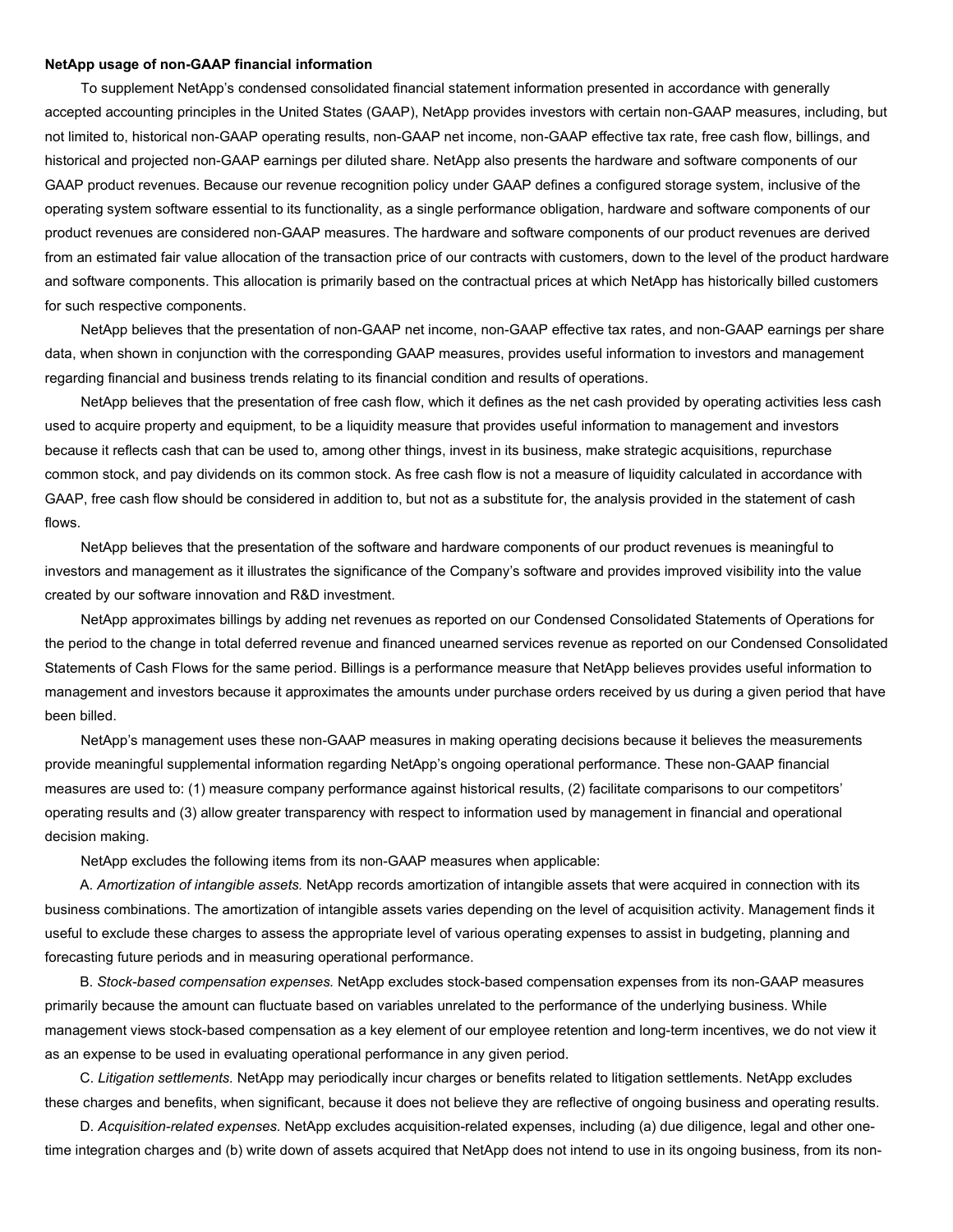GAAP measures, primarily because they are not related to our ongoing business or cost base and, therefore, are less useful for future planning and forecasting.

E. *Restructuring charges.* These charges consist of restructuring charges that are incurred based on the particular facts and circumstances of restructuring decisions, including employment and contractual settlement terms, and other related charges, and can vary in size and frequency. We therefore exclude them in our assessment of operational performance.

F. *Asset impairments.* These are non-cash charges to write down assets when there is an indication that the asset has become impaired. Management finds it useful to exclude these non-cash charges due to the unpredictability of these events in its assessment of operational performance.

G. *Gains/losses on the sale or derecognition of assets.* These are gains/losses from the sale of our properties and other transactions in which we transfer control of assets to a third party. Management believes that these transactions do not reflect the results of our underlying, on-going business and, therefore, are less useful for future planning and forecasting.

H. *Gains/losses on the sale of investments in equity securities*. These are gains/losses from the sale of our investment in certain equity securities. Typically, such investments are sold as a result of a change in control of the underlying businesses. Management believes that these transactions do not reflect the results of our underlying, on-going business and, therefore, are less useful for future planning and forecasting.

I. *Debt extinguishment costs*. NetApp excludes certain non-recurring expenses incurred as a result of the early extinguishment of debt. Management believes such nonrecurring costs do not reflect the results of its underlying, on-going business and, therefore, are less useful for future planning and forecasting.

J. *COVID-19 charges.* NetApp has excluded certain non-recurring expenses incurred as a direct result of the COVID-19 pandemic. Management believes such nonrecurring costs do not reflect the results of its underlying, on-going business and, therefore, are less useful for future planning and forecasting.

K. *Income tax adjustments*. NetApp's non-GAAP tax provision is based upon a projected annual non-GAAP effective tax rate for the first three quarters of the fiscal year and an actual non-GAAP tax provision for the fourth quarter of the fiscal year. The non-GAAP tax provision also excludes, when applicable, (a) tax charges or benefits in the current period that relate to one or more prior fiscal periods that are a result of events such as changes in tax legislation, authoritative guidance, income tax audit settlements, statute lapses and/or court decisions, (b) tax charges or benefits that are attributable to unusual or non-recurring book and/or tax accounting method changes, (c) tax charges that are a result of a non-routine foreign cash repatriation, (d) tax charges or benefits that are a result of infrequent restructuring of the Company's tax structure, (e) tax charges or benefits that are a result of a change in valuation allowance, and (f) tax charges resulting from the integration of intellectual property from acquisitions. Management believes that the use of non-GAAP tax provisions provides a more meaningful measure of the Company's operational performance.

These non-GAAP measures are not in accordance with, or an alternative for, measures prepared in accordance with GAAP, and may be different from non-GAAP measures used by other companies. In addition, these non-GAAP measures are not based on any comprehensive set of accounting rules or principles. NetApp believes that non-GAAP measures have limitations in that they do not reflect all of the amounts associated with the Company's results of operations as determined in accordance with GAAP and that these measures should only be used to evaluate the Company's results of operations in conjunction with the corresponding GAAP measures. NetApp management compensates for these limitations by analyzing current and projected results on a GAAP basis as well as a non-GAAP basis. The presentation of non-GAAP financial information is not meant to be considered in isolation or as a substitute for the directly comparable financial measures prepared in accordance with generally accepted accounting principles in the United States. The non-GAAP financial measures are meant to supplement, and be viewed in conjunction with, GAAP financial measures.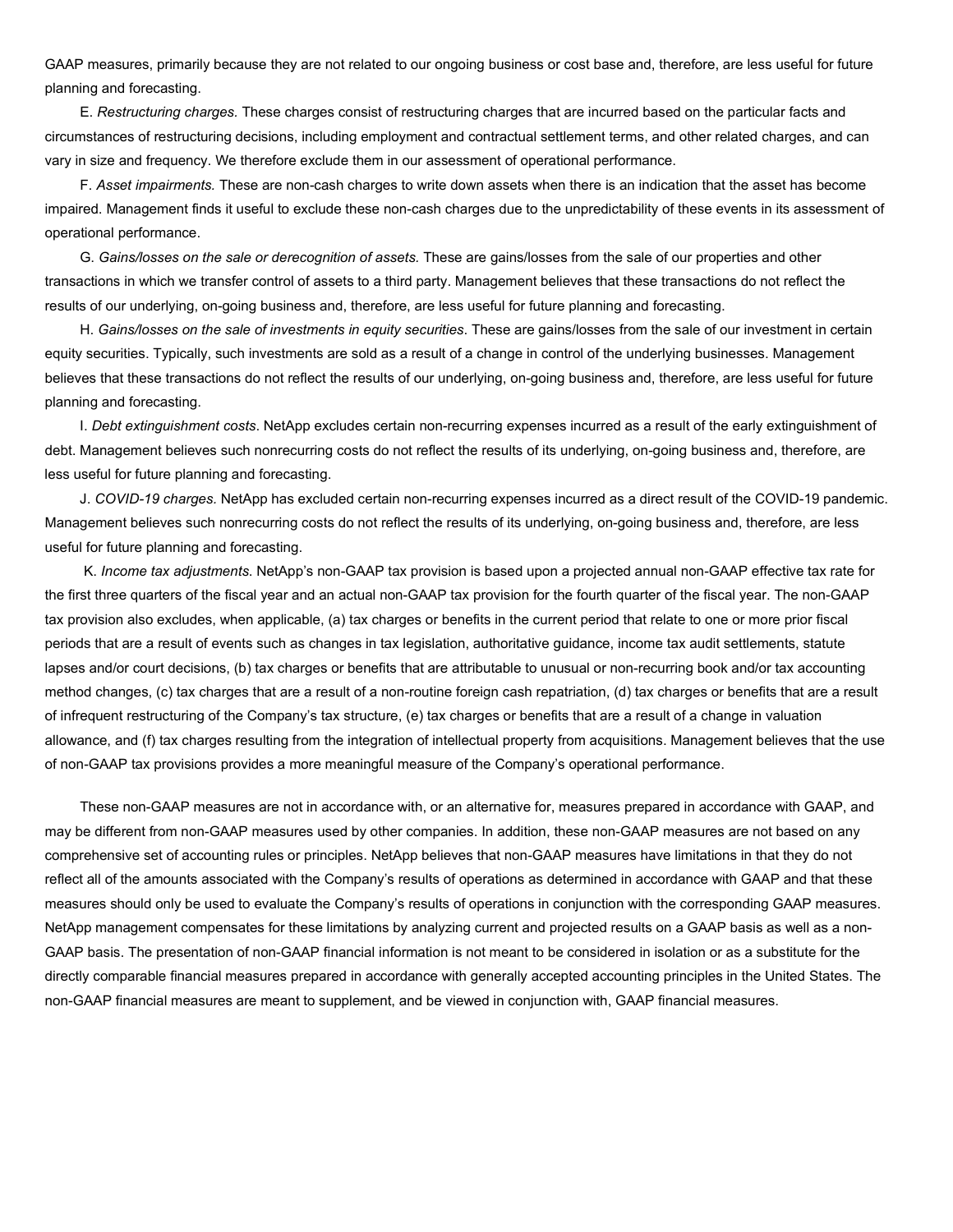# **NETAPP, INC.**

#### **SUPPLEMENTAL DATA**

**(In millions except net income per share, percentages, DSO, DPO and Inventory Turns) RECONCILIATION OF SEGMENTS GROSS PROFIT TO TOTAL GROSS PROFIT\***

|                                          | FY 2020          | Q1 FY'21      |     | Q2 FY'21 |    | Q3 FY'21          | Q4 FY'21         |     | FY 2021    | Q1 FY'22   | Q2 FY'22 |
|------------------------------------------|------------------|---------------|-----|----------|----|-------------------|------------------|-----|------------|------------|----------|
|                                          |                  |               |     |          |    |                   |                  |     |            |            |          |
| <b>Revenues by Segment</b>               |                  |               |     |          |    |                   |                  |     |            |            |          |
| Product                                  | \$<br>$2,995$ \$ | $627$ \$      |     | 749 \$   |    | $775$ \$          | 840 \$           |     | $2,991$ \$ | 730 \$     | 814      |
| Support                                  | 2,114            | 577           |     | 553      |    | 571               | 576              |     | 2,277      | 578        | 590      |
| Professional and Other Services          | 241              | 68            |     | 67       |    | 69                | 73               |     | 277        | 71         | 75       |
| <b>Hybrid Cloud Segment Net Revenues</b> | 5,350            | 1,272         |     | 1,369    |    | 1,415             | 1,489            |     | 5,545      | 1,379      | 1,479    |
| <b>Public Cloud Segment Net Revenues</b> | 62               | 31            |     | 47       |    | 55                | 66               |     | 199        | 79         | 87       |
| <b>Net Revenues</b>                      | \$<br>$5,412$ \$ | 1,303         | -\$ | 1,416    | .s | 1,470             | \$<br>$1,555$ \$ |     | $5,744$ \$ | $1,458$ \$ | 1,566    |
| <b>Gross Profit by Segment</b>           |                  |               |     |          |    |                   |                  |     |            |            |          |
| Product                                  | \$<br>$1,669$ \$ | $322 \div$    |     | 397 \$   |    | $414 \; \text{S}$ | 456 \$           |     | $1,589$ \$ | 404 \$     | 445      |
| Support                                  | 1,926            | 526           |     | 503      |    | 522               | 525              |     | 2,076      | 530        | 542      |
| Professional and Other Services          | 53               | 20            |     | 17       |    | 16                | 18               |     | 71         | 20         | 21       |
| <b>Hybrid Cloud Segment Gross Profit</b> | 3,648            | 868           |     | 917      |    | 952               | 999              |     | 3,736      | 954        | 1,008    |
| <b>Public Cloud Segment Gross Profit</b> | 27               | 18            |     | 31       |    | 38                | 47               |     | 134        | 56         | 62       |
| <b>Total Segments Gross Profit</b>       | 3,675            | 886           |     | 948      |    | 990               | 1,046            |     | 3,870      | 1,010      | 1,070    |
| Amortization of Intangible Assets        | (39)             | (10)          |     | (12)     |    | (12)              | (7)              |     | (41)       | (7)        | (7)      |
| <b>Stock-based Compensation</b>          | (13)             | (4)           |     | (3)      |    | (3)               | (4)              |     | (14)       | (4)        | (4)      |
| <b>Unallocated Cost of Revenues</b>      | (52)             | (14)          |     | (15)     |    | (15)              | (11)             |     | (55)       | (11)       | (11)     |
| <b>Gross Profit</b>                      | $3,623$ \$       | $872 \quad $$ |     | 933      | \$ | 975               | \$<br>1,035      | -\$ | $3,815$ \$ | 999 \$     | 1,059    |
| Gross Margin by Segment                  |                  |               |     |          |    |                   |                  |     |            |            |          |
| Product                                  | 55.7%            | 51.4%         |     | 53.0%    |    | 53.4%             | 54.3%            |     | 53.1%      | 55.3%      | 54.7%    |
| Support                                  | 91.1%            | 91.2%         |     | 91.0%    |    | 91.4%             | 91.1%            |     | 91.2%      | 91.7%      | 91.9%    |
| Professional and Other Services          | 22.0%            | 29.4%         |     | 25.4%    |    | 23.2%             | 24.7%            |     | 25.6%      | 28.2%      | 28.0%    |
| <b>Hybrid Cloud Segment Gross Margin</b> | 68.2%            | 68.2%         |     | 67.0%    |    | 67.3%             | 67.1%            |     | 67.4%      | 69.2%      | 68.2%    |
| <b>Public Cloud Segment Gross Margin</b> | 43.5%            | 58.1%         |     | 66.0%    |    | 69.1%             | 71.2%            |     | 67.3%      | 70.9%      | 71.3%    |

\*Effective July 30, 2021, our Chief Operating Decision Maker, who is our Chief Executive Officer, realigned internal reporting for the purposes of evaluating performance and allocating resources. This resulted in the creation of two reportable segments for financial reporting purposes: Public Cloud and Hybrid Cloud.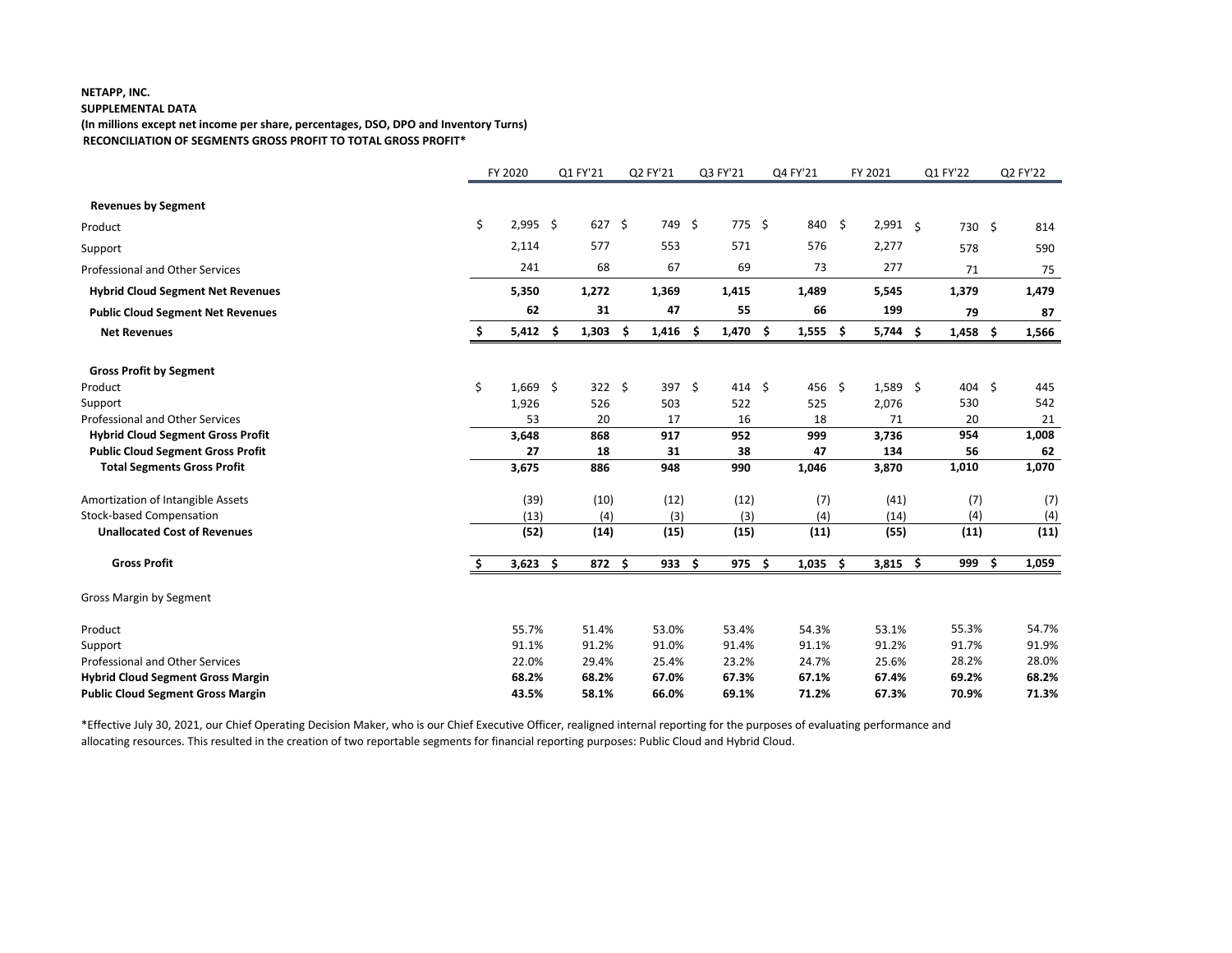|                                                          | FY 2020 | Q1 FY'21 | Q2 FY'21 | Q3 FY'21 | Q4 FY'21 | FY 2021 | Q1 FY'22 | Q2 FY'22 |
|----------------------------------------------------------|---------|----------|----------|----------|----------|---------|----------|----------|
| Software and recurring Support and public cloud revenue  |         |          |          |          |          |         |          |          |
| Product - Software                                       | \$1,454 | \$311    | \$417    | \$428    | \$480    | \$1,636 | \$414    | \$475    |
| Support                                                  | \$2,114 | \$577    | \$553    | \$571    | \$576    | \$2,277 | \$578    | \$590    |
| Public Cloud                                             | \$62    | \$31     | \$47     | \$55     | \$66     | \$199   | \$79     | \$87     |
| Software and recurring Support and public cloud revenue* | \$3,630 | \$919    | \$1,017  | \$1,054  | \$1,122  | \$4,112 | \$1,071  | \$1,152  |

*\*Software and recurring Support and cloud revenue is a non-GAAP measure because it includes the software component of our product revenues, but not the hardware component.*

#### **Geographic Mix**

|                     | % of<br>FY<br>2020 Revenue | % of Q1 FY<br>2021 | % of Q2 FY<br>2021 | % of Q3 FY<br>2021 | % of Q4 FY | % of<br><b>FY</b> | % of Q1 FY | % of Q2 FY<br>2021 Revenue 2021 Revenue 2022 Revenue 2022 Revenue |
|---------------------|----------------------------|--------------------|--------------------|--------------------|------------|-------------------|------------|-------------------------------------------------------------------|
|                     |                            | Revenue            | Revenue            | Revenue            |            |                   |            |                                                                   |
| Americas            | 53%                        | 54%                | 55%                | 53%                | 53%        | 54%               | 54%        | 55%                                                               |
| Americas Commercial | 41%                        | 43%                | 40%                | 43%                | 44%        | 43%               | 43%        | 43%                                                               |
| U.S. Public Sector  | 12%                        | 12%                | 15%                | 10%                | 9%         | 11%               | 11%        | 12%                                                               |
| EMEA                | 32%                        | 29%                | 30%                | 32%                | 32%        | 31%               | 31%        | 29%                                                               |
| Asia Pacific        | 15%                        | 16%                | 15%                | 15%                | 15%        | 15%               | 15%        | 15%                                                               |

#### **Pathways Mix**

|          | % of<br>EV   | % of Q1 FY<br>2021 | % of Q2 FY<br>2021 | % of Q3 FY<br>2021 | % of Q4 FY | % of | <b>FY</b><br>% of Q1 FY                             | % of Q2 FY |
|----------|--------------|--------------------|--------------------|--------------------|------------|------|-----------------------------------------------------|------------|
|          | 2020 Revenue | Revenue            | Revenue            | Revenue            |            |      | 2021 Revenue 2021 Revenue 2022 Revenue 2022 Revenue |            |
| Direct   | 21%          | 22%                | 25%                | 24%                | 23%        |      | 23%<br>23%                                          | 24%        |
| Indirect | 79%          | 78%                | 75%                | 76%                | 77%        |      | 77%<br>77%                                          | 76%        |

# **Non-GAAP Income from Operations, Income before Income Taxes &**

**Effective Tax Rate**

|                                     | FY 2020 | Q1 FY'21 | Q2 FY'21 | Q3 FY'21 | Q4 FY'21 | FY 2021 | Q1 FY'22 | Q2 FY'22 |
|-------------------------------------|---------|----------|----------|----------|----------|---------|----------|----------|
| Non-GAAP Income from Operations     | \$1.123 | \$213    | \$291    | \$322    | \$358    | \$1,184 | \$336    | \$374    |
| % of Net Revenues                   | 20.8%   | 16.3%    | 20.6%    | 21.9%    | 23.0%    | 20.6%   | 23.0%    | 23.9%    |
| Non-GAAP Income Before Income Taxes | \$1,132 | \$195    | \$278    | \$311    | \$339    | \$1,123 | \$324    | \$360    |
| Non-GAAP Effective Tax Rate         | 16.6%   | 16.4%    | 15.1%    | 19.6%    | 20.9%    | 18.3%   | 18.8%    | 18.9%    |

#### **Non-GAAP Net Income**

|                                                              | FY 2020 | Q1 FY'21 | Q2 FY'21 | Q3 FY'21 | O4 FY'21 | FY 2021 | Q1 FY'22 | Q2 FY'22 |
|--------------------------------------------------------------|---------|----------|----------|----------|----------|---------|----------|----------|
| Non-GAAP Net Income                                          | \$944   | \$163    | \$236    | \$250    | \$268    | \$917   | \$263    | \$292    |
| Non-GAAP Weighted Average Common Shares Outstanding, Diluted | 233     | 222      | 224      | 227      | 229      | 226     | 229      | 229      |
| Non-GAAP Net Income per Share, Diluted                       | \$4.05  |          | \$1.05   | \$1.10   | \$1.17   | \$4.06  | \$1.15   | \$1.28   |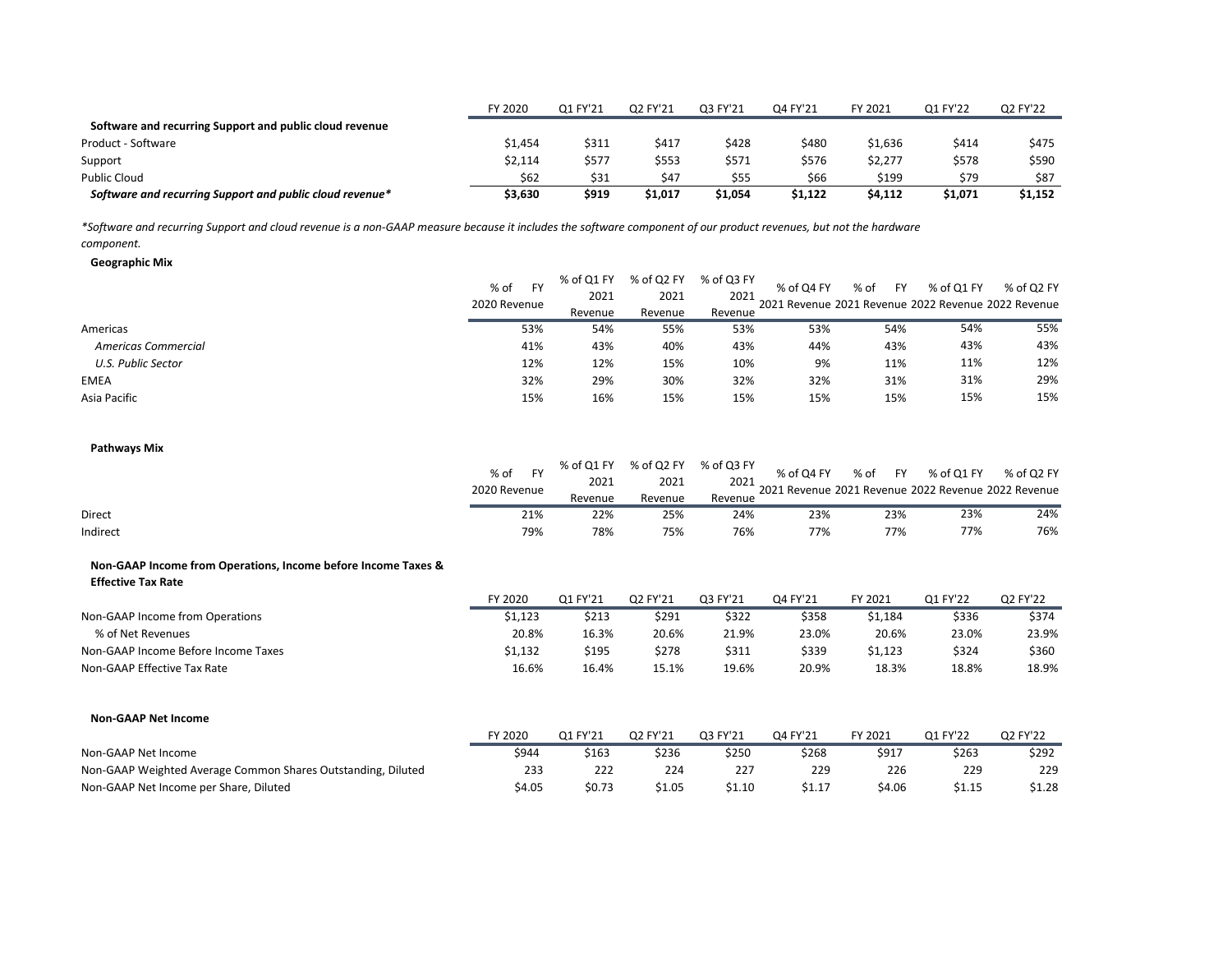#### **Select Balance Sheet Items**

|                                                         | Q1 FY'21 | Q2 FY'21 | Q3 FY'21 | Q4 FY'21 | Q1 FY'22 | Q2 FY'22 |
|---------------------------------------------------------|----------|----------|----------|----------|----------|----------|
| Deferred Revenue and Financed Unearned Services Revenue | \$3,620  | \$3,651  | \$3,828  | \$4,003  | \$3,904  | \$3,866  |
| DSO (days)                                              | 45       |          | 49       | 55       | 41       | 38       |
| DPO (days)                                              | 90       | 69       | 62       | 74       | 72       | 78       |
| <b>Inventory Turns</b>                                  |          |          | 19<br>ᅩ  | 18       |          | 13       |

 *Days sales outstanding (DSO) is defined as accounts receivable divided by net revenues, multiplied by the number of days in the quarter Days payables outstanding (DPO) is defined as accounts payable divided by cost of revenues, multiplied by the number of days in the quarter Inventory turns is defined as annualized cost of revenues divided by net inventories*

#### **Select Cash Flow Statement Items**

|                                                     | FY 2020 | Q1 FY'21 | Q2 FY'21 | Q3 FY'21 | Q4 FY'21 | FY 2021 | O1 FY'22 | Q2 FY'22 |
|-----------------------------------------------------|---------|----------|----------|----------|----------|---------|----------|----------|
| Net Cash Provided by (used in) Operating Activities | \$1.060 | \$240    | \$161    | \$373    | \$559    | \$1,333 | \$242    | \$298    |
| Purchases of Property and Equipment                 | \$124   | \$52     | \$40     | \$32     | \$38     | \$162   | \$51     | \$46     |
| Free Cash Flow                                      | \$936   | \$188    | \$121    | \$341    | \$521    | \$1,171 | \$191    | \$252    |
| Free Cash Flow as % of Net Revenues                 | 17.3%   | 14.4%    | 8.5%     | 23.2%    | 33.5%    | 20.4%   | 13.1%    | 16.1%    |

 *Free cash flow is a non-GAAP measure and is defined as net cash provided by operating activities less purchases of property and equipment. Some items may not add or recalculate due to rounding.*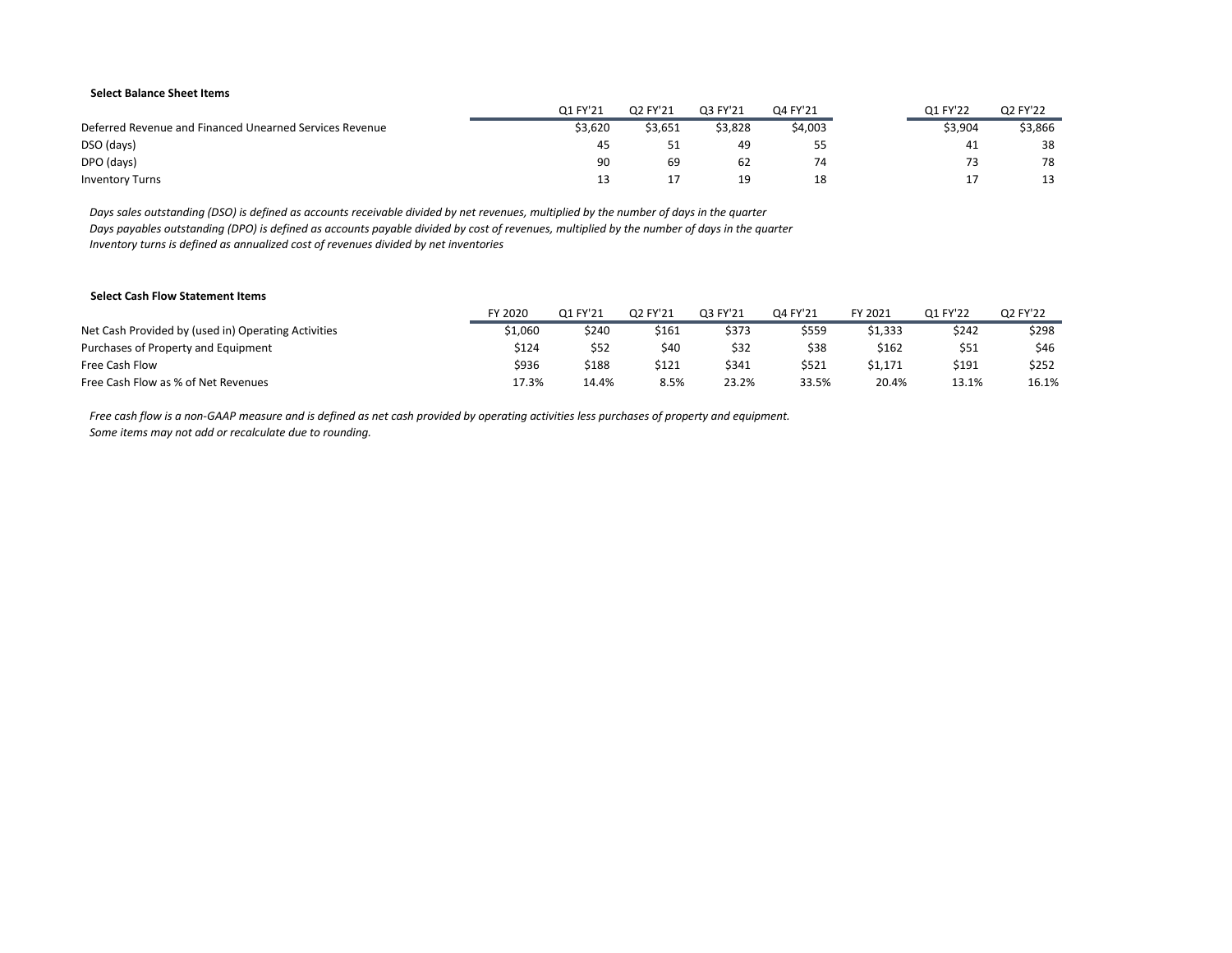# **NETAPP, INC. RECONCILIATION OF NON-GAAP TO GAAP INCOME STATEMENT INFORMATION (In millions, except net income per share amounts)**

|                                                            | FY 2020                 | Q1 FY'21           |                 | Q2 FY'21       | Q3 FY'21                     | Q4 FY'21       | FY 2021                   | Q1 FY'22        |                     | Q2 FY'22       |
|------------------------------------------------------------|-------------------------|--------------------|-----------------|----------------|------------------------------|----------------|---------------------------|-----------------|---------------------|----------------|
| <b>NET INCOME</b>                                          | \$<br>819               | \$                 | 77 <sup>5</sup> | $137 - 5$      | $182 \quad $$                | $334 \quad $5$ |                           | $730 \quad $$   | $202 \div$          | 224            |
| Adjustments:                                               |                         |                    |                 |                |                              |                |                           |                 |                     |                |
| Amortization of intangible assets                          | 39                      | 10                 |                 | 15             | 15                           | 9              | 49                        | 9               |                     | 10             |
| Stock-based compensation                                   | 153                     |                    | 54              | 49             | 46                           | 48             | 197                       | 53              |                     | 62             |
| Asset impairment                                           | 10                      |                    |                 | L.             | $\overline{\phantom{0}}$     |                |                           |                 |                     |                |
| Litigation settlements                                     |                         |                    |                 | 5              |                              |                | 5                         |                 | $\overline{2}$      |                |
| COVID-19 charges                                           | 3                       |                    |                 |                |                              |                |                           |                 |                     |                |
| Restructuring charges                                      | 21                      |                    | 5               | 37             |                              |                | 42                        | 22              |                     | $\overline{7}$ |
| Acquisition-related expense                                |                         |                    | 8               | $\overline{3}$ | 3                            | $\mathbf 2$    | 16                        | $\mathbf{1}$    |                     | $\mathbf{1}$   |
| Gain on sale or derecognition of assets                    | (38)                    |                    |                 |                | $\qquad \qquad \blacksquare$ | (156)          | (156)                     |                 |                     |                |
| Debt extinguishment costs                                  |                         |                    | 14              |                | $\overline{\phantom{0}}$     | ٠              | 14                        |                 |                     |                |
| Gain on sale of equity investment                          |                         |                    |                 | (6)            |                              |                | (6)                       |                 |                     |                |
| Income tax effects                                         | (13)                    | (16)               |                 | (9)            | (13)                         | 18             | (20)                      | (26)            |                     | (13)           |
| Income tax expenses from integration of acquired companies |                         | 11                 |                 | 5              | 17                           | 13             | 46                        |                 |                     | 1              |
| Resolution of income tax matters                           | (50)                    |                    |                 |                |                              |                |                           |                 |                     |                |
| <b>NON-GAAP NET INCOME</b>                                 | \$<br>$944 \; \text{S}$ |                    | $163 \quad $$   | 236<br>$\zeta$ | $250$ \$                     | $268 \quad $$  |                           | $917$ \$<br>263 | \$                  | 292            |
| <b>COST OF REVENUES</b>                                    | 1,789                   | 431                |                 | 483            | 495                          | 520            | 1,929                     | 459             | \$                  | 507            |
| Adjustments:                                               |                         |                    |                 |                |                              |                |                           |                 |                     |                |
| Amortization of intangible assets                          | (39)                    |                    | (10)            | (12)           | (12)                         | (7)            | (41)                      | (7)             |                     | (7)            |
| Stock-based compensation                                   | (13)                    |                    | (4)             | (3)            | (3)                          | (4)            | (14)                      | (4)             |                     | (4)            |
| <b>NON-GAAP COST OF REVENUES</b>                           | \$<br>$1,737$ \$        |                    | 417 \$          | 468 \$         | 480 \$                       | 509 \$         | $1,874$ \$                |                 | 448 \$              | 496            |
| <b>COST OF PRODUCT REVENUES</b>                            | \$<br>$1,368$ \$        |                    | $316$ \$        | 360 \$         | 369 \$                       | 387            | $\zeta$<br>$1,432$ \$     | 329             | $\ddot{\mathsf{S}}$ | 372            |
| Adjustments:                                               |                         |                    |                 |                |                              |                |                           |                 |                     |                |
| Amortization of intangible assets                          | (39)                    | (10)               |                 | (7)            | (7)                          | (2)            | (26)                      | (2)             |                     | (2)            |
| Stock-based compensation                                   | (3)                     |                    | (1)             | (1)            | (1)                          | (1)            | (4)                       | (1)             |                     | (1)            |
| <b>NON-GAAP COST OF PRODUCT REVENUES</b>                   | 1,326                   | 305<br>Ŝ.          | - \$            | $352 \quad $$  | $361 \quad $$                | 384            | Ŝ.<br>$1,402\overline{5}$ |                 | $326$ \$            | 369            |
| <b>COST OF SERVICES REVENUES</b>                           | \$<br>421               | $\zeta$            | 115 \$          | $123$ \$       | $126$ \$                     | 133 \$         |                           | 497 \$<br>130   |                     | 135            |
| Adjustments:                                               |                         |                    |                 |                |                              |                |                           |                 |                     |                |
| Amortization of intangible assets                          |                         |                    |                 | (5)            | (5)                          | (5)            | (15)                      | (5)             |                     | (5)            |
| Stock-based compensation                                   | (10)                    |                    | (3)             | (2)            | (2)                          | (3)            | (10)                      | (3)             |                     | (3)            |
| <b>NON-GAAP COST OF SERVICES REVENUES</b>                  | \$<br>411               | $\ddot{\varsigma}$ | $112 \quad $$   | 116<br>\$      | $119$ \$                     | 125            | \$                        | 472 \$          | $\overline{1}22$ \$ | 127            |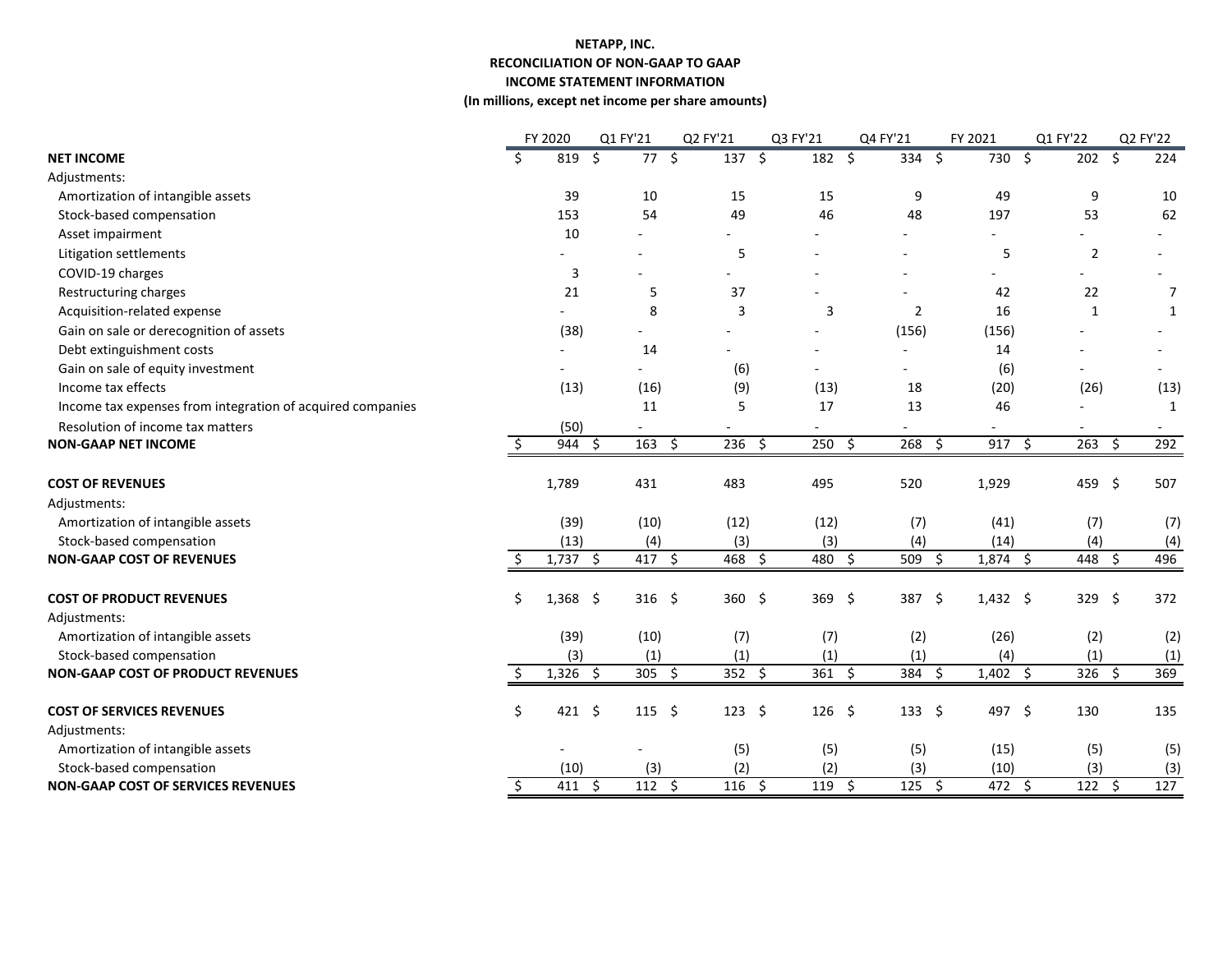| <b>GROSS PROFIT</b>                                | \$<br>3,623 | \$           | 872 \$         |                     | $933 \; \xi$ |         | $975$ \$   | $1,035$ \$    |       | $3,815$ \$ |                     | 999<br>\$                  | 1,059 |
|----------------------------------------------------|-------------|--------------|----------------|---------------------|--------------|---------|------------|---------------|-------|------------|---------------------|----------------------------|-------|
| Adjustments:                                       |             |              |                |                     |              |         |            |               |       |            |                     |                            |       |
| Amortization of intangible assets                  | 39          |              | 10             |                     | 12           |         | 12         |               |       | 41         |                     |                            | 7     |
| Stock-based compensation                           | 13          |              | 4              |                     |              |         |            |               |       | 14         |                     |                            | 4     |
| <b>NON-GAAP GROSS PROFIT</b>                       | 3,675       | -S           | 886            | Ŝ.                  | 948          | \$      | 990        | 1,046         | -S    | 3,870      | Ŝ.                  | 1,010<br>Ŝ.                | 1,070 |
| <b>SALES AND MARKETING EXPENSES</b>                | \$<br>1,585 | \$           | 429            | \$                  | 432          | \$      | 436 \$     | 447 \$        |       | $1,744$ \$ |                     | $451 \; \text{S}$          | 465   |
| Adjustments:<br>Amortization of intangible assets  |             |              |                |                     | (3)          |         | (3)        | (2)           |       | (8)        |                     | (2)                        | (3)   |
| Stock-based compensation                           | (66)        |              | (25)           |                     | (24)         |         | (21)       | (22)          |       | (92)       |                     | (26)                       | (29)  |
| COVID-19 charges                                   | (3)         |              |                |                     |              |         |            |               |       |            |                     |                            |       |
| <b>NON-GAAP SALES AND MARKETING EXPENSES</b>       | 1,516       | -\$          | 404 \$         |                     | 405          | \$      | 412<br>-\$ | 423           | \$    | 1,644      | -\$                 | 423<br>\$                  | 433   |
| RESEARCH AND DEVELOPMENT EXPENSES<br>Adjustment:   | \$<br>847   | $\zeta$      | 233            | $\ddot{\mathsf{S}}$ | 212          | $\zeta$ | $215$ \$   | $221 \quad $$ |       | 881        | $\ddot{\mathsf{S}}$ | $\ddot{\mathsf{S}}$<br>210 | 216   |
| Stock-based compensation                           | (53)        |              | (19)           |                     | (15)         |         | (15)       | (15)          |       | (64)       |                     | (15)                       | (19)  |
| NON-GAAP RESEARCH AND DEVELOPMENT EXPENSES         | 794         | Ŝ.           | $214 \quad$ \$ |                     | 197          | Ŝ.      | 200<br>-S  | 206           | -S    | 817        | -S                  | 195<br>S.                  | 197   |
| <b>GENERAL AND ADMINISTRATIVE EXPENSES</b>         | \$<br>263   | \$           | 61             | -\$                 | $67 \;$ \$   |         | $63 \;$ \$ |               | 66 \$ | 257        | $\zeta$             | 66 \$                      | 76    |
| Adjustments:                                       |             |              |                |                     |              |         |            |               |       | (27)       |                     |                            |       |
| Stock-based compensation<br>Litigation settlements | (21)        |              | (6)            |                     | (7)          |         | (7)        | (7)           |       | (5)        |                     | (8)<br>(2)                 | (10)  |
| NON-GAAP GENERAL AND ADMINISTRATIVE EXPENSES       | 242         | <sub>S</sub> | 55             | -\$                 | (5)<br>55    | Ś       | 56<br>.S   | 59            | \$    | 225        | -S                  | 56<br>\$                   | 66    |
|                                                    |             |              |                |                     |              |         |            |               |       |            |                     |                            |       |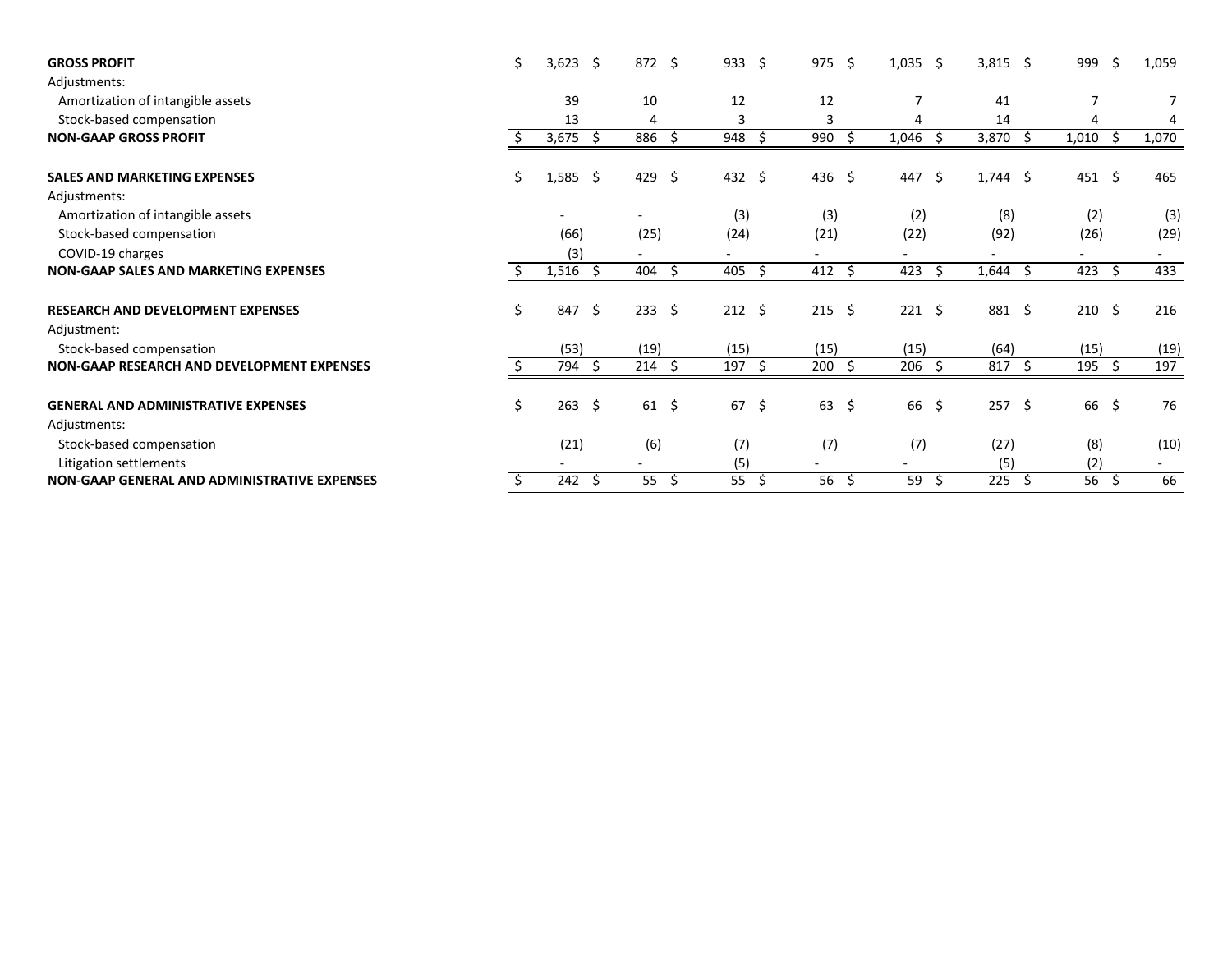# **NETAPP, INC. RECONCILIATION OF NON-GAAP TO GAAP INCOME STATEMENT INFORMATION (In millions, except net income per share amounts)**

|                                                               |    | FY 2020                  |                          | Q1 FY'21                 |                         | Q2 FY'21                  |                         | Q3 FY'21                 |                    | Q4 FY'21                 |                          | FY 2021        |                         | Q1 FY'22                 |                         | <b>Q2 FY'22</b>  |
|---------------------------------------------------------------|----|--------------------------|--------------------------|--------------------------|-------------------------|---------------------------|-------------------------|--------------------------|--------------------|--------------------------|--------------------------|----------------|-------------------------|--------------------------|-------------------------|------------------|
| <b>RESTRUCTURING CHARGES</b>                                  | \$ | $21 \; \xi$              |                          | 5                        | \$                      | 37                        | \$                      |                          | \$                 |                          | \$                       | 42 \$          |                         | $22 \div$                |                         | $\overline{7}$   |
| Adjustment:                                                   |    |                          |                          |                          |                         |                           |                         |                          |                    |                          |                          |                |                         |                          |                         |                  |
| Restructuring charges                                         |    | (21)                     |                          | (5)                      |                         | (37)                      |                         |                          |                    |                          |                          | (42)           |                         | (22)                     |                         | (7)              |
| <b>NON-GAAP RESTRUCTURING CHARGES</b>                         | Ŝ. | $\mathbf{r}$             | $\overline{\mathcal{S}}$ | $\mathbb{L}^+$           | $\overline{\mathsf{S}}$ | $\mathbb{L}^{\mathbb{Z}}$ | $\overline{\mathsf{S}}$ | $\sim$                   | \$                 | $\sim$                   | $\overline{\mathcal{S}}$ | $\mathbf{L}$   | $\overline{\mathsf{S}}$ | $\mathbf{r}$             | $\overline{\mathsf{S}}$ | $\omega$         |
| <b>ACQUISITION-RELATED EXPENSE</b>                            | \$ |                          | \$                       | 8                        | \$                      | $\mathbf{3}$              | $\ddot{\varsigma}$      |                          | $3\ddot{5}$        |                          | $2 \; 5$                 | 16             | -\$                     | 1                        | \$                      | $\mathbf{1}$     |
| Adjustment:                                                   | Ś  |                          |                          |                          |                         |                           |                         |                          |                    |                          |                          |                |                         |                          |                         |                  |
| Acquisition-related expense                                   |    |                          |                          | (8)                      |                         | (3)                       |                         | (3)                      |                    | (2)                      |                          | (16)           |                         | (1)                      |                         | (1)              |
| NON-GAAP ACQUISITION-RELATED EXPENSE                          | Ŝ. | $\sim$                   | \$                       | $\blacksquare$           | \$                      | $\equiv$                  | \$                      | $\omega$                 | \$                 | $\overline{\phantom{a}}$ | \$                       | $\equiv$       | \$                      | $\blacksquare$           | \$                      | $\equiv$         |
| <b>GAIN ON SALE OR DERECOGNITION OF ASSETS</b><br>Adjustment: | \$ | $(38)$ \$                |                          |                          | \$                      |                           | \$                      |                          | \$                 | $(156)$ \$               |                          | $(156)$ \$     |                         |                          | \$                      |                  |
| Gain on sale or derecognition of assets                       |    | 38                       |                          | $\sim$                   |                         |                           |                         |                          |                    | 156                      |                          | 156            |                         | $\overline{\phantom{a}}$ |                         |                  |
| NON-GAAP GAIN ON SALE OR DERECOGNITION OF ASSETS              | S  | $\blacksquare$           | \$                       | $\blacksquare$           | \$                      | $\overline{\phantom{a}}$  | \$                      | $\overline{\phantom{a}}$ | \$                 | $\blacksquare$           | \$                       | $\blacksquare$ | \$                      | $\blacksquare$           | \$                      | $\blacksquare$   |
| <b>OPERATING EXPENSES</b>                                     | \$ | $2,678$ \$               |                          | 736                      | $\ddot{\mathsf{S}}$     | 751 \$                    |                         | 717 \$                   |                    | 580 \$                   |                          | 2,784 \$       |                         | 750 \$                   |                         | 765              |
| Adjustments:                                                  |    |                          |                          |                          |                         |                           |                         |                          |                    |                          |                          |                |                         |                          |                         |                  |
| Amortization of intangible assets                             |    | $\overline{\phantom{a}}$ |                          | $\overline{\phantom{a}}$ |                         | (3)                       |                         | (3)                      |                    | (2)                      |                          | (8)            |                         | (2)                      |                         | (3)              |
| Stock-based compensation                                      |    | (140)                    |                          | (50)                     |                         | (46)                      |                         | (43)                     |                    | (44)                     |                          | (183)          |                         | (49)                     |                         | (58)             |
| Litigation settlements                                        |    | $\blacksquare$           |                          |                          |                         | (5)                       |                         |                          |                    |                          |                          | (5)            |                         | (2)                      |                         |                  |
| COVID-19 charges                                              |    | (3)                      |                          |                          |                         |                           |                         |                          |                    |                          |                          | $\overline{a}$ |                         |                          |                         |                  |
| Restructuring charges                                         |    | (21)                     |                          | (5)                      |                         | (37)                      |                         |                          |                    |                          |                          | (42)           |                         | (22)                     |                         | (7)              |
| Acquisition-related expense                                   |    | $\overline{a}$           |                          | (8)                      |                         | (3)                       |                         | (3)                      |                    | (2)                      |                          | (16)           |                         | (1)                      |                         | (1)              |
| Gain on sale or derecognition of assets                       |    | 38                       |                          |                          |                         |                           |                         |                          |                    | 156                      |                          | 156            |                         |                          |                         |                  |
| <b>NON-GAAP OPERATING EXPENSES</b>                            |    | $2,552$ \$               |                          | $673$ \$                 |                         | 657                       | $\ddot{\varsigma}$      | 668                      | $\ddot{\varsigma}$ | 688 \$                   |                          | $2,686$ \$     |                         | $674$ \$                 |                         | 696              |
| <b>INCOME FROM OPERATIONS</b>                                 | \$ | 945 \$                   |                          | 136 \$                   |                         | 182 \$                    |                         | $258$ \$                 |                    | 455 \$                   |                          | $1,031$ \$     |                         | 249                      | $\zeta$                 | 294              |
| Adjustments:                                                  |    |                          |                          |                          |                         |                           |                         |                          |                    |                          |                          |                |                         |                          |                         |                  |
| Amortization of intangible assets                             |    | 39                       |                          | $10\,$                   |                         | 15                        |                         | 15                       |                    | 9                        |                          | 49             |                         | 9                        |                         | 10               |
| Stock-based compensation                                      |    | 153                      |                          | 54                       |                         | 49                        |                         | 46                       |                    | 48                       |                          | 197            |                         | 53                       |                         | 62               |
| Litigation settlements                                        |    |                          |                          |                          |                         | 5                         |                         |                          |                    |                          |                          | 5              |                         | $\overline{2}$           |                         |                  |
| COVID-19 charges                                              |    | $\mathbf{3}$             |                          |                          |                         |                           |                         |                          |                    |                          |                          |                |                         |                          |                         |                  |
| Restructuring charges                                         |    | 21                       |                          | $\mathsf S$              |                         | 37                        |                         |                          |                    |                          |                          | 42             |                         | 22                       |                         | $\overline{7}$   |
| Acquisition-related expense                                   |    |                          |                          | 8                        |                         | 3                         |                         | 3                        |                    | $\overline{2}$           |                          | 16             |                         | $\mathbf{1}$             |                         | $\mathbf{1}$     |
| Gain on sale or derecognition of assets                       |    | (38)                     |                          |                          |                         |                           |                         |                          |                    | (156)                    |                          | (156)          |                         |                          |                         |                  |
| <b>NON-GAAP INCOME FROM OPERATIONS</b>                        | \$ | 1,123                    | -\$                      | $\overline{213}$         | \$                      | $\overline{291}$          | $\mathsf{\hat{S}}$      | 322                      | $\zeta$            | 358                      | Ŝ.                       | 1,184          | \$                      | 336                      | \$                      | $\overline{374}$ |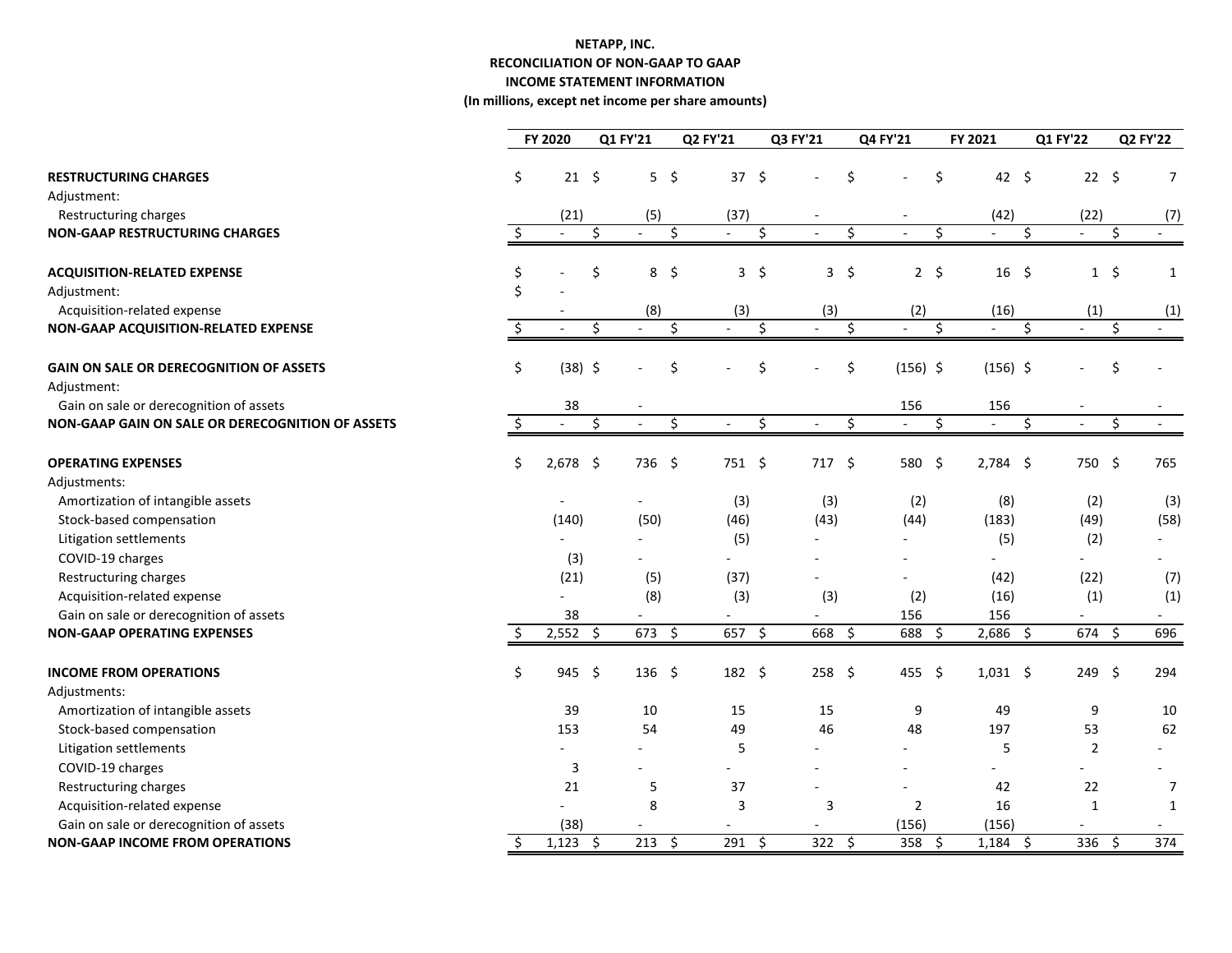| OTHER INCOME (EXPENSE), NET                                | \$ | $(1)$ \$       | $(32)$ \$                | $(7)$ \$                 | $(11)$ \$                | $(19)$ \$                | $(69)$ \$                | $(12)$ \$                | (14)           |
|------------------------------------------------------------|----|----------------|--------------------------|--------------------------|--------------------------|--------------------------|--------------------------|--------------------------|----------------|
| Adjustments:                                               |    |                |                          |                          |                          |                          |                          |                          |                |
| Debt extinguishment costs                                  |    |                | 14                       |                          |                          |                          | 14                       |                          |                |
| Gain on sale of equity investment                          |    |                |                          | (6)                      |                          |                          | (6)                      |                          |                |
| Asset impairment                                           |    | 10             |                          |                          |                          |                          |                          |                          |                |
| NON-GAAP OTHER INCOME (EXPENSE), NET                       | \$ | $9\sqrt{5}$    | $(18)$ \$                | $(13)$ \$                | $(11)$ \$                | $(19)$ \$                | $(61)$ \$                | $(12)$ \$                | (14)           |
| <b>INCOME BEFORE INCOME TAXES</b>                          | \$ | \$<br>944      | 104<br>\$                | $175$ \$                 | $247$ \$                 | 436 \$                   | 962<br>\$                | \$<br>237                | 280            |
| Adjustments:                                               |    |                |                          |                          |                          |                          |                          |                          |                |
| Amortization of intangible assets                          |    | 39             | 10                       | 15                       | 15                       | 9                        | 49                       | 9                        | 10             |
| Stock-based compensation                                   |    | 153            | 54                       | 49                       | 46                       | 48                       | 197                      | 53                       | 62             |
| Asset impairment                                           |    | 10             |                          |                          |                          |                          |                          |                          |                |
| Litigation settlements                                     |    |                |                          | 5                        |                          |                          | 5                        | $\overline{2}$           |                |
| COVID-19 charges                                           |    | $\overline{3}$ |                          |                          |                          |                          |                          |                          |                |
| Restructuring charges                                      |    | 21             | 5                        | 37                       |                          |                          | 42                       | 22                       | $\overline{7}$ |
| Acquisition-related expense                                |    |                | 8                        | 3                        | 3                        | $\overline{2}$           | 16                       | $\mathbf{1}$             | $\mathbf{1}$   |
| Gain on sale or derecognition of assets                    |    | (38)           |                          |                          |                          | (156)                    | (156)                    |                          |                |
| Debt extinguishment costs                                  |    |                | 14                       |                          |                          |                          | 14                       |                          |                |
| Gain on sale of equity investment                          |    |                |                          | (6)                      |                          |                          | (6)                      |                          |                |
| <b>NON-GAAP INCOME BEFORE INCOME TAXES</b>                 |    | $1,132$ \$     | 195<br>$\ddot{\phi}$     | $278$ \$                 | $311 \; \text{S}$        | 339 \$                   | $1,123$ \$               | 324<br>\$                | 360            |
| PROVISION (BENEFIT) FOR INCOME TAXES                       | \$ | \$<br>125      | $27 \frac{2}{ }$         | 38 \$                    | $65 \;$ \$               | $102 \div$               | 232<br>\$                | \$<br>35                 | 56             |
| Adjustments:                                               |    |                |                          |                          |                          |                          |                          |                          |                |
| Income tax effects                                         |    | 13             | 16                       | 9                        | 13                       | (18)                     | 20                       | 26                       | 13             |
| Income tax expenses from integration of acquired companies |    |                | (11)                     | (5)                      | (17)                     | (13)                     | (46)                     |                          | (1)            |
| Resolution of income tax matters                           |    | 50             |                          |                          |                          |                          |                          |                          |                |
| <b>NON-GAAP PROVISION FOR INCOME TAXES</b>                 | Ŝ. | 188<br>$\zeta$ | $32 \div$                | $42 \div$                | $61 \;$ \$               | $71 \frac{2}{7}$         | $206 \frac{2}{5}$        | $61 \overline{5}$        | 68             |
| <b>NET INCOME PER SHARE</b>                                | \$ | 3.52 \$        | $0.35$ \$                | $0.61$ \$                | $0.80\frac{1}{5}$        | 1.46 \$                  | 3.23<br>\$               | $0.88$ \$                | 0.98           |
| Adjustments:                                               |    |                |                          |                          |                          |                          |                          |                          |                |
| Amortization of intangible assets                          |    | 0.17           | 0.05                     | 0.07                     | 0.07                     | 0.04                     | 0.22                     | 0.04                     | 0.04           |
| Stock-based compensation                                   |    | 0.66           | 0.24                     | 0.22                     | 0.20                     | 0.21                     | 0.87                     | 0.23                     | 0.27           |
| Asset impairment                                           |    | 0.04           |                          |                          |                          |                          |                          |                          | 0.00           |
| Litigation settlements                                     |    |                |                          | 0.02                     |                          |                          | 0.02                     | 0.01                     | $\sim$         |
| COVID-19 charges                                           |    | 0.01           | $\sim$                   | $\overline{\phantom{a}}$ |                          |                          | $\overline{\phantom{a}}$ | $\overline{\phantom{a}}$ | $\sim$         |
| Restructuring charges                                      |    | 0.09           | 0.02                     | 0.17                     | $\overline{\phantom{a}}$ | $\overline{\phantom{a}}$ | 0.19                     | 0.10                     | 0.03           |
| Acquisition-related expense                                |    |                | 0.04                     | 0.01                     | 0.01                     | 0.01                     | 0.07                     | 0.00                     | 0.00           |
| Gain on sale or derecognition of assets                    |    | (0.16)         |                          |                          |                          | (0.68)                   | (0.69)                   |                          |                |
| Debt extinguishment costs                                  |    |                | 0.06                     |                          |                          |                          | 0.06                     |                          |                |
| Gain on sale of equity investment                          |    |                | $\overline{\phantom{a}}$ | (0.03)                   | $\overline{\phantom{a}}$ | $\overline{\phantom{a}}$ | (0.03)                   |                          |                |
| Income tax effects                                         |    | (0.06)         | (0.07)                   | (0.04)                   | (0.06)                   | 0.08                     | (0.09)                   | (0.11)                   | (0.06)         |
| Income tax expenses from integration of acquired companies |    |                | 0.05                     | 0.02                     | 0.07                     | 0.06                     | 0.20                     |                          | 0.00           |
| Resolution of income tax matters                           |    | (0.21)         |                          |                          |                          |                          | $\blacksquare$           |                          |                |
| <b>NON-GAAP NET INCOME PER SHARE</b>                       |    | 4.05 \$        | $0.73$ \$                | $1.05 \; \; \zeta$       | $1.10 \pm 5$             | $1.17 \; \text{S}$       | 4.06<br>\$               | $1.15 \; \S$             | 1.28           |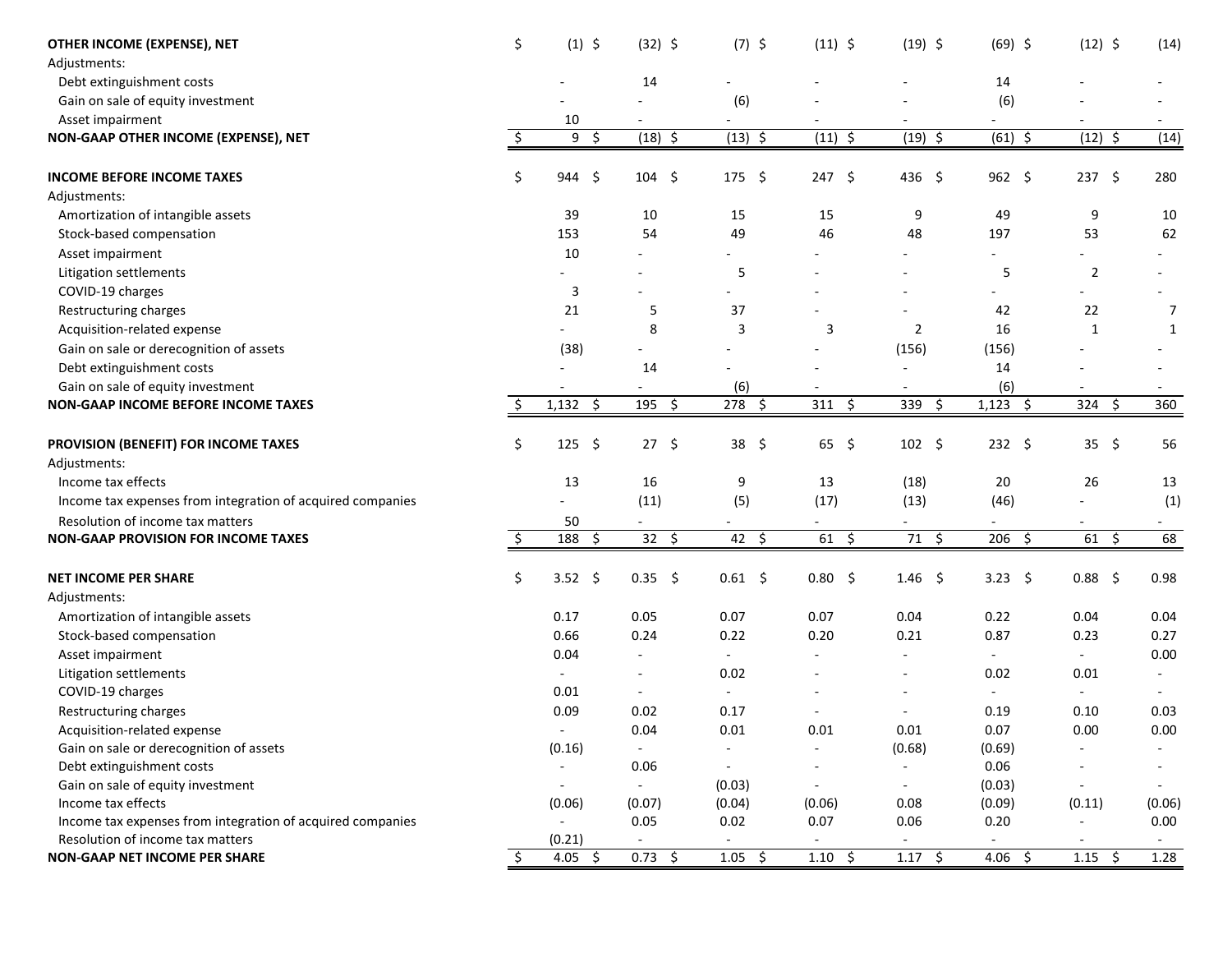### **RECONCILIATION OF NON-GAAP TO GAAP GROSS MARGIN (\$ in millions)**

|                                   | FY 2020 |            | <b>Q1 FY'21</b> | <b>Q2 FY'21</b> | Q3 FY'21        | Q4 FY'21   | FY 2021     | Q1 FY'22    | Q2 FY'22   |
|-----------------------------------|---------|------------|-----------------|-----------------|-----------------|------------|-------------|-------------|------------|
| <b>Gross margin-GAAP</b>          | 66.9%   |            | 66.9%           | 65.9%           | 66.3%           | 66.6%      | 66.4%       | 68.5%       | 67.6%      |
| Cost of revenues adjustments      |         | 1.0%       | 1.1%            | 1.1%            | 1.0%            | 0.7%       | 1.0%        | 0.8%        | 0.7%       |
| <b>Gross margin-Non-GAAP</b>      | 67.9%   |            | 68.0%           | 66.9%           | 67.3%           | 67.3%      | 67.4%       | 69.3%       | 68.3%      |
| <b>GAAP</b> cost of revenues      |         | ,789<br>-S | 431<br>- \$     | 483             | 495 \$<br>S     | $520 \div$ | 1,929       | 459<br>- \$ | 507<br>\$. |
| Cost of revenues adjustments:     |         |            |                 |                 |                 |            |             |             |            |
| Amortization of intangible assets |         | (39)       | (10)            | (12)            | (12)            | (7)        | (41)        | (7)         | (7)        |
| Stock-based compensation          |         | (13)       | (4)             | (3)             | (3)             | (4)        | (14)        | (4)         | (4)        |
| Non-GAAP cost of revenues         | 1,737   |            | 417             | 468             | 480             | 509        | 1,874<br>-S | 448         | 496        |
| Net revenues                      | 5,412   |            | 1,303           | 1,416<br>-S     | $1,470$ \$<br>S | 1,555 \$   | 5,744       | 1,458<br>-S | 1,566      |

# **PRODUCT GROSS MARGIN (\$ in millions) RECONCILIATION OF NON-GAAP TO GAAP**

|                                       | FY 2020 | <b>Q1 FY'21</b>  | Q2 FY'21   | Q3 FY'21     | Q4 FY'21 | FY 2021         | Q1 FY'22 | Q2 FY'22          |
|---------------------------------------|---------|------------------|------------|--------------|----------|-----------------|----------|-------------------|
| <b>Product gross margin-GAAP</b>      | 54.3%   | 49.6%            | 51.9%      | 52.4%        | 53.9%    | 52.1%           | 54.9%    | 54.3%             |
| Cost of product revenues adjustments  | 1.4%    | 1.8%             | 1.1%       | 1.0%         | 0.4%     | 1.0%            | 0.4%     | 0.4%              |
| <b>Product gross margin-Non-GAAP</b>  | 55.7%   | 51.4%            | 53.0%      | 53.4%        | 54.3%    | 53.1%           | 55.3%    | 54.7%             |
| GAAP cost of product revenues         | 1,368   | $316 \pm 5$<br>S | 360        | 369 \$<br>S. | 387 \$   | $1,432 \quad $$ | 329      | 372<br>-\$        |
| Cost of product revenues adjustments: |         |                  |            |              |          |                 |          |                   |
| Amortization of intangible assets     | (39)    | (10)             | (7)        | (7)          | (2)      | (26)            | (2)      | (2)               |
| Stock-based compensation              | (3)     | (1)              | (1)        | (1)          | (1)      | (4)             |          | $\left( 1\right)$ |
| Non-GAAP cost of product revenues     | 1,326   | 305              | 352<br>-S  | 361          | 384      | 1,402<br>-S     | 326      | 369               |
| Product revenues                      | 2,995   | 627              | 749<br>- S | 775 \$<br>S  | 840 S    | 2,991           | 730      | 814<br>-S         |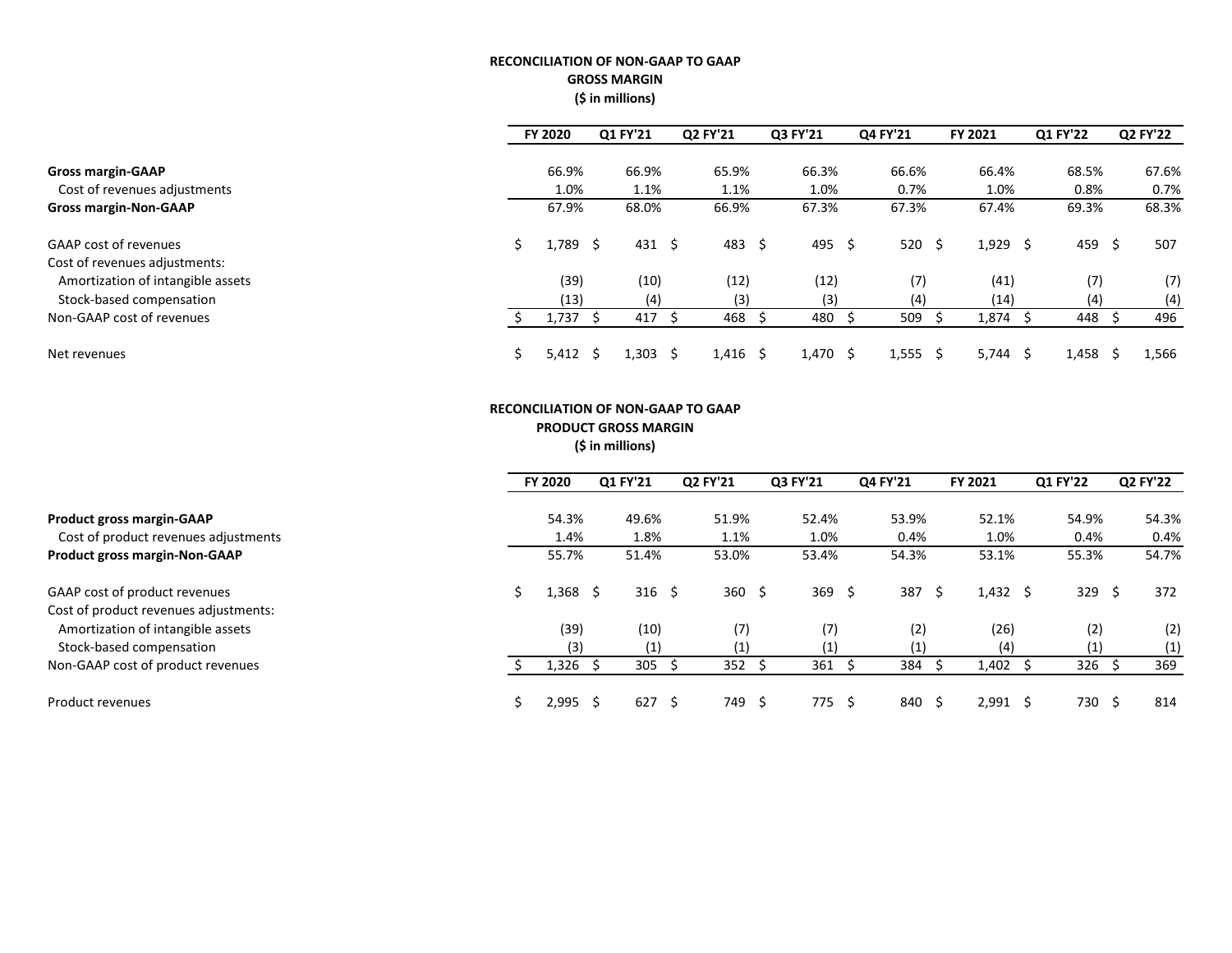### **RECONCILIATION OF NON-GAAP TO GAAP SERVICES GROSS MARGIN (\$ in millions)**

|                                        | FY 2020                  | Q1 FY'21                 | Q2 FY'21 |               | Q3 FY'21      | Q4 FY'21          | FY 2021      | Q1 FY'22  | Q2 FY'22 |
|----------------------------------------|--------------------------|--------------------------|----------|---------------|---------------|-------------------|--------------|-----------|----------|
| Services gross margin-GAAP             | 82.6%                    | 83.0%                    |          | 81.6%         | 81.9%         | 81.4%             | 81.9%        | 82.1%     | 82.0%    |
| Cost of services revenues adjustments  | 0.4%                     | 0.4%                     |          | 1.0%          | 1.0%          | 1.1%              | 0.9%         | 1.1%      | 1.1%     |
| Services gross margin-Non-GAAP         | 83.0%                    | 83.4%                    |          | 82.6%         | 82.9%         | 82.5%             | 82.8%        | 83.2%     | 83.1%    |
| <b>GAAP</b> cost of services revenues  | 421                      | Ŝ.<br>115                | - \$     | $123 \quad 5$ | $126 \;$ \$   | $133 \; \; \zeta$ | 497          | 130<br>\$ | 135<br>S |
| Cost of services revenues adjustments: |                          |                          |          |               |               |                   |              |           |          |
| Amortization of intangible assets      | $\overline{\phantom{0}}$ | $\overline{\phantom{0}}$ |          | (5)           | (5)           | (5)               | (15)         | (5)       | (5)      |
| Stock-based compensation               | (10)                     | (3)                      |          | (2)           | (2)           | (3)               | (10)         | (3)       | (3)      |
| Non-GAAP cost of services revenues     | 411                      | 112                      |          | 116           | 119           | 125               | 472          | 122       | 127      |
| Services revenues                      | 2,417                    | 676<br>Ŝ.                | Ŝ.       | 667<br>- S    | $695 \quad $$ | 715<br>- \$       | 2,753<br>- S | 728       | 752<br>S |

#### **RECONCILIATION OF NON-GAAP TO GAAP EFFECTIVE TAX RATE**

|                                                            | <b>FY 2020</b> | Q1 FY'21 | <b>Q2 FY'21</b> | Q3 FY'21 | Q4 FY'21  | FY 2021   | Q1 FY'22 | Q2 FY'22  |
|------------------------------------------------------------|----------------|----------|-----------------|----------|-----------|-----------|----------|-----------|
| <b>GAAP effective tax rate</b>                             | 13.2%          | 26.0%    | 21.7%           | 26.3%    | 23.4%     | 24.1%     | 14.8%    | 20.0%     |
|                                                            |                |          |                 |          |           |           |          |           |
| Adjustments:                                               |                |          |                 |          |           |           |          |           |
| Income tax effects                                         | $(1.1\%)$      | 1.0%     | $(3.8\%)$       | 0.2%     | 0.5%      | $(1.0\%)$ | 4.1%     | (0.8% )   |
| Income tax expenses from integration of acquired companies | - %            | (10.6%)  | (2.9%)          | (6.9%)   | $(3.0\%)$ | (4.8%)    | - %      | $(0.4\%)$ |
| Resolution of income tax matters                           | 4.4%           | - %      | - %             | $-$ %    | - %       | - %       | - %      | - %       |
| Non-GAAP effective tax rate                                | 16.6%          | 16.4%    | 15.1%           | 19.6%    | 20.9%     | 18.3%     | 18.8%    | 18.9%     |

# **RECONCILIATION OF NET CASH PROVIDED BY (USED IN) OPERATING ACTIVITIES TO FREE CASH FLOW (NON-GAAP) (In millions)**

|                                                     | FY 2020 | <b>Q1 FY'21</b> | Q2 FY'21 | Q3 FY'21 | Q4 FY'21 | <b>FY 2021</b> | <b>Q1 FY'22</b> | Q2 FY'22 |
|-----------------------------------------------------|---------|-----------------|----------|----------|----------|----------------|-----------------|----------|
| Net cash provided by (used in) operating activities | 1.060   | 240             | 161      | 373      | 559      | 333            | 242             | 298      |
| Purchases of property and equipment                 | (124)   | (52)            | (40)     | (32)     | (38)     | (162)          |                 | (46)     |
| Free cash flow                                      | 936     | 188             | 121      | 341      | 521      | 1.171          | 191             | 252      |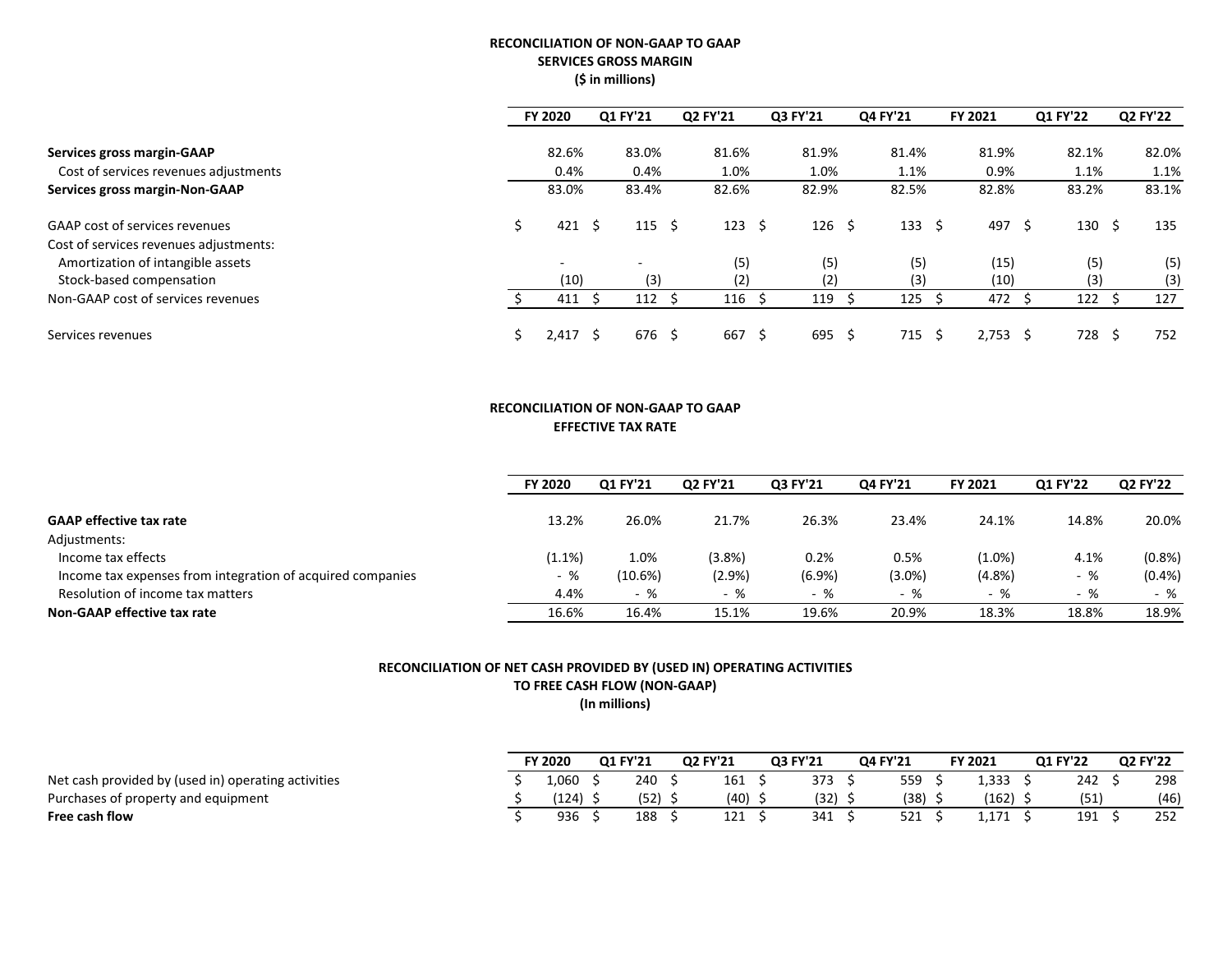### **RECONCILIATION OF NET REVENUES TO BILLINGS (NON-GAAP) (In millions)**

\* As reported on our Condensed Consolidated Statements of Cash Flows

*Some items may not add or recalculate due to rounding*

|                                                                    | FY 2020 | Q1 FY'21 | Q2 FY'21 | Q3 FY'21 | Q4 FY'21 | FY 2021 | Q1 FY'22 | Q2 FY'22 |
|--------------------------------------------------------------------|---------|----------|----------|----------|----------|---------|----------|----------|
| Net revenues                                                       | 5.412   | 1.303    | 1.416    | 1.470    | 1,555    | 5,744   | 4,458    | 1,566    |
| Change in deferred revenue and financed unearned services revenue* | 54      | (158)    | 40       | 128      | 183      | 193     | (82)     | (15)     |
| <b>Billings</b>                                                    | 5,466   | 1,145    | 1,456    | 1,598    | ⊥,738    | 5,937   | 1.376    | 1,551    |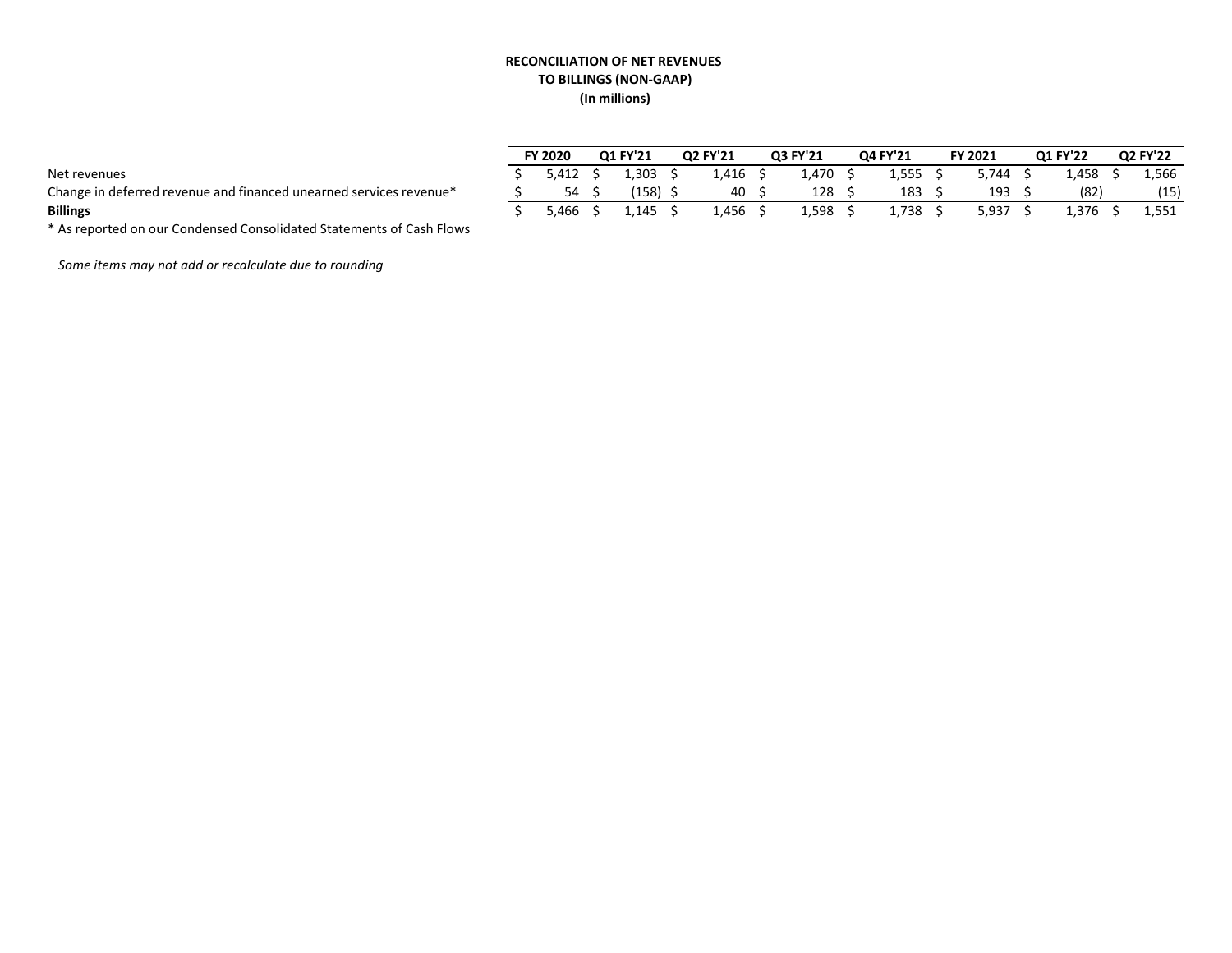# **NETAPP, INC. RECONCILIATION OF NON-GAAP GUIDANCE TO GAAP THIRD QUARTER FISCAL 2022 (Unaudited)**

|                                                                                 | <b>Third Quarter Fiscal 2022</b>                  |
|---------------------------------------------------------------------------------|---------------------------------------------------|
| Gross Margin - Non-GAAP Guidance<br>Adjustment:<br>Cost of revenues adjustments | $67\% - 68\%$<br>(1)%                             |
| Gross Margin - GAAP Guidance                                                    | 66% - 67%                                         |
|                                                                                 | <b>Third Quarter Fiscal 2022</b><br>(In millions) |
| <b>Operating Expenses - Non-GAAP Guidance</b><br>Adjustments:                   | $$705 - $715$                                     |
| Amortization of intangibles<br><b>Operating Expenses - GAAP Guidance</b>        | \$2<br>\$766 - \$776                              |
|                                                                                 | <b>Third Quarter Fiscal 2022</b>                  |
| <b>Operating Margin - Non-GAAP Guidance</b><br>Adjustments:                     | $~23\%$                                           |
| Amortization of intangible assets                                               | (1)%                                              |
| <b>Operating Margin - GAAP Guidance</b>                                         | ~18%                                              |

# **THIRD QUARTER FISCAL 2022 (Unaudited) NETAPP, INC. RECONCILIATION OF NON-GAAP GUIDANCE TO GAAP**

|                                                          | <b>Third Quarter Fiscal 2022</b> |
|----------------------------------------------------------|----------------------------------|
| Net Income Per Share - Non-GAAP Guidance<br>Adjustments: | $$1.21 - $1.31$                  |
| Amortization of intangible assets<br>Income tax effects  | (\$0.04)<br>\$0.03               |
| Net Income Per Share - GAAP Guidance                     | $$0.93 - $1.03$                  |

|                                                       | <b>Third Quarter Fiscal 2022</b> |
|-------------------------------------------------------|----------------------------------|
| Effective Tax Rate - Non-GAAP Guidance<br>Adjustment: | $~19\%$                          |
| Income tax effects                                    | 2%                               |
| Effective Tax Rate - GAAP Guidance                    | $-21%$                           |

*Some items may not add or recalculate due to rounding*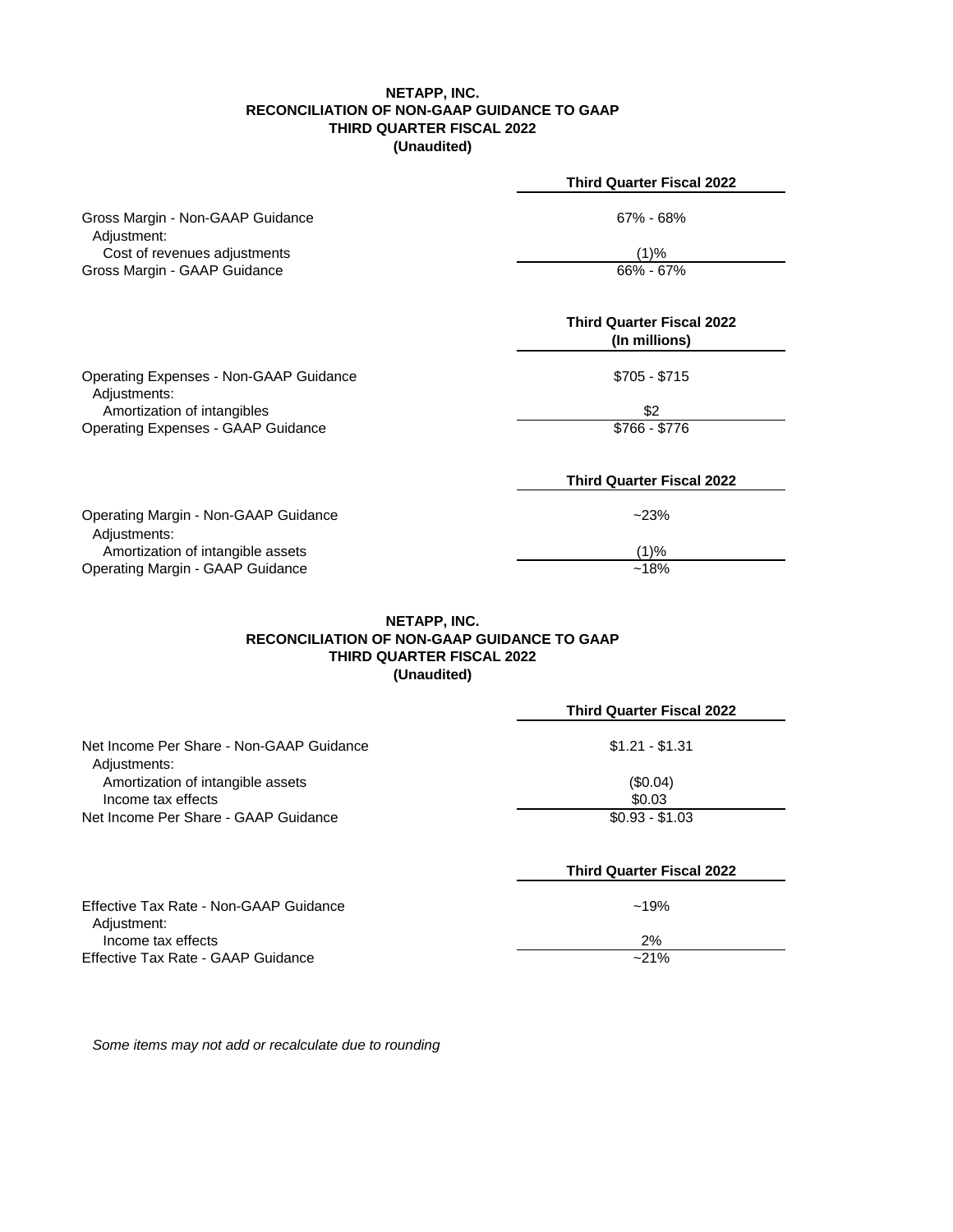# **NETAPP, INC. RECONCILIATION OF NON-GAAP GUIDANCE TO GAAP FISCAL 2022 (Unaudited)**

|                                                               | Fiscal 2022                  |
|---------------------------------------------------------------|------------------------------|
| Gross Margin - Non-GAAP Guidance<br>Adjustment:               | $-68%$                       |
| Cost of revenues adjustments                                  | (1)%                         |
| Gross Margin - GAAP Guidance                                  | $-67%$                       |
|                                                               | Fiscal 2022<br>(In millions) |
| <b>Operating Expenses - Non-GAAP Guidance</b><br>Adjustments: | $$2,795 - $2,815$            |
| Amortization of intangibles                                   | \$10                         |
| Stock-based compensation expense                              | \$227                        |
| <b>Operating Expenses - GAAP Guidance</b>                     | $$3,032 - $3,052$            |
|                                                               | Fiscal 2022                  |
| Operating Margin - Non-GAAP Guidance<br>Adjustments:          | 23% - 24%                    |
| Amortization of intangible assets                             | (1)%                         |
| Stock-based compensation expense                              | (4)%                         |
| <b>Operating Margin - GAAP Guidance</b>                       | 18% - 19%                    |

#### **NETAPP, INC.**

### **RECONCILIATION OF NON-GAAP GUIDANCE TO GAAP**

**FISCAL 2022 (Unaudited)**

|                                                   | Fiscal 2022                  |
|---------------------------------------------------|------------------------------|
| Net Income Per Share - Non-GAAP Guidance          | $$4.90 - $5.10$              |
| Adjustments:<br>Amortization of intangible assets | (\$0.17)                     |
| Stock-based compensation expense                  | (\$1.06)                     |
| Income tax effects                                | \$0.13                       |
| Net Income Per Share - GAAP Guidance              | $$3.80 - $4.00$              |
|                                                   | Fiscal 2022<br>(In millions) |
| Net cash provided by operating activities         | > \$1,400                    |

Adjustment: Purchases of property and equipment **Figure 225** Free cash flow  $> $1,200$ 

*Public Cloud ARR - Public Cloud annualized revenue run-rate is calculated as the annualized value of all Public Cloud customer commitments, with the assumption that any commitment expiring during the next 12 months will be renewed with its existing term*